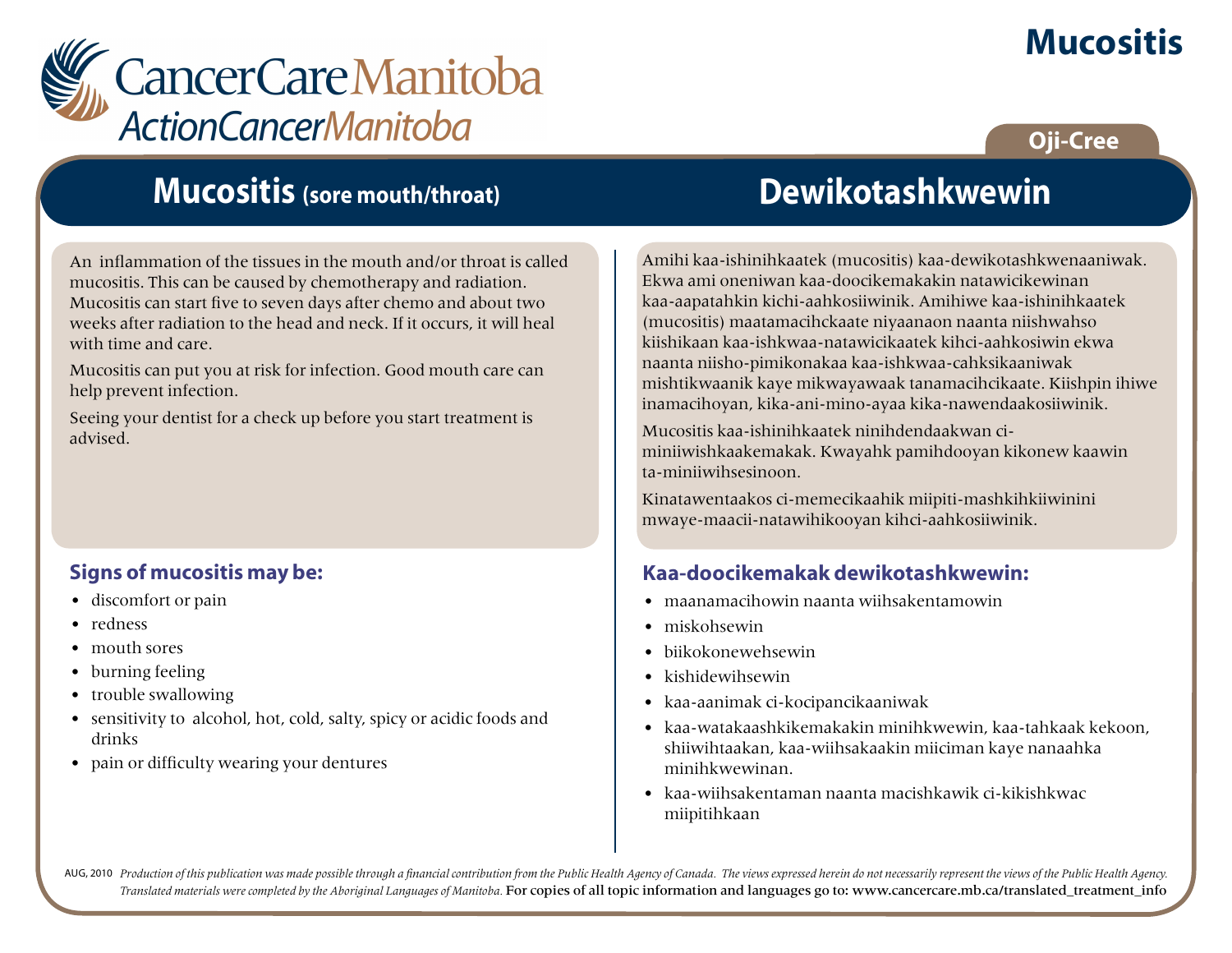

### **Call your nurse or doctor if you have:**

- a fever 38°C or 100.4°F
- trouble eating or swallowing
- white spots in your mouth or on your tongue
- sores in your mouth and/or on your lips

You will require medication to treat these symptoms.

#### **Mouth Care Tips**

- Brush your teeth and tongue with a very soft toothbrush. Use a toothpaste with no peroxide, tartar control or fluoride. Example: Biotene, Sensodyne
- Avoid mouthwashes that contain alcohol.
- Rinse your mouth after eating and before bed. Use one half teaspoon of salt or baking soda to one cup of warm water.
- Do not smoke.
- Do not floss if your blood is low while on chemotherapy.

## **Mucositis (sore mouth/throat) Dewikotashkwewin**

**Oji-Cree**

#### **Kanoos mashkihkiiwihkwe naanta mashkihkiiwinini kiishpin oneniwan ayaayanin:**

- kishidewihseyan 38C naata 100.4 F inaakoshkaamakak
- ekaa kashkidooyan kwayahk ci-wiihsiniyan.naanta kaye kicipanicikeyan
- kaa-waabaakin cahcakihsewinan kikonenik naanta kitenaniik
- kaa-biikohseyan kikonewik naanta kaye kidoonik

Kika-nantawendaan mashkihki ke-natawihikoyan oneniwan inamacihonan.

#### **Mikonewik Pamicikewinan**

• Kisihsaapidehon kaye kidenaniik maawac e-noohkisit kisihsaapidewin ci-aapaciyat. Aapacihi ekaa kaa-ashitinikaatekin peroxide, tartar control or fluoride. Ineniwan daapishooc kaaishinihkaatekin:

Biotene, Sensodyne

- Kaawin aapacidoon minihkwewin kaa-ashidaakaminikaatek kisihsikoneyaabaawasonik.
- Kisihsikoneyaabaawantison kaa-ishkwaa-wiihsiniyan kaye kaa-mwaye-kawishimoyan. Beshiko-minihkwaakan nibi ekwa beshik aapihta emihkwaan aapacidoon shiiwitakan cikisihsikoneyaabaawasoyan.
- Ikaawin sakahswen.
- Kiishpin kimisko naashihkaamakak mekwaac kihciaahkosiiwi-mashkihkiikeyan, ikaawin sheshtak aapacidoon ci-kaasiiyaapitehoyan.

AUG, 2010 Production of this publication was made possible through a financial contribution from the Public Health Agency of Canada. The views expressed herein do not necessarily represent the views of the Public Health Ag *Translated materials were completed by the Aboriginal Languages of Manitoba.* For copies of all topic information and languages go to: www.cancercare.mb.ca/translated\_treatment\_info